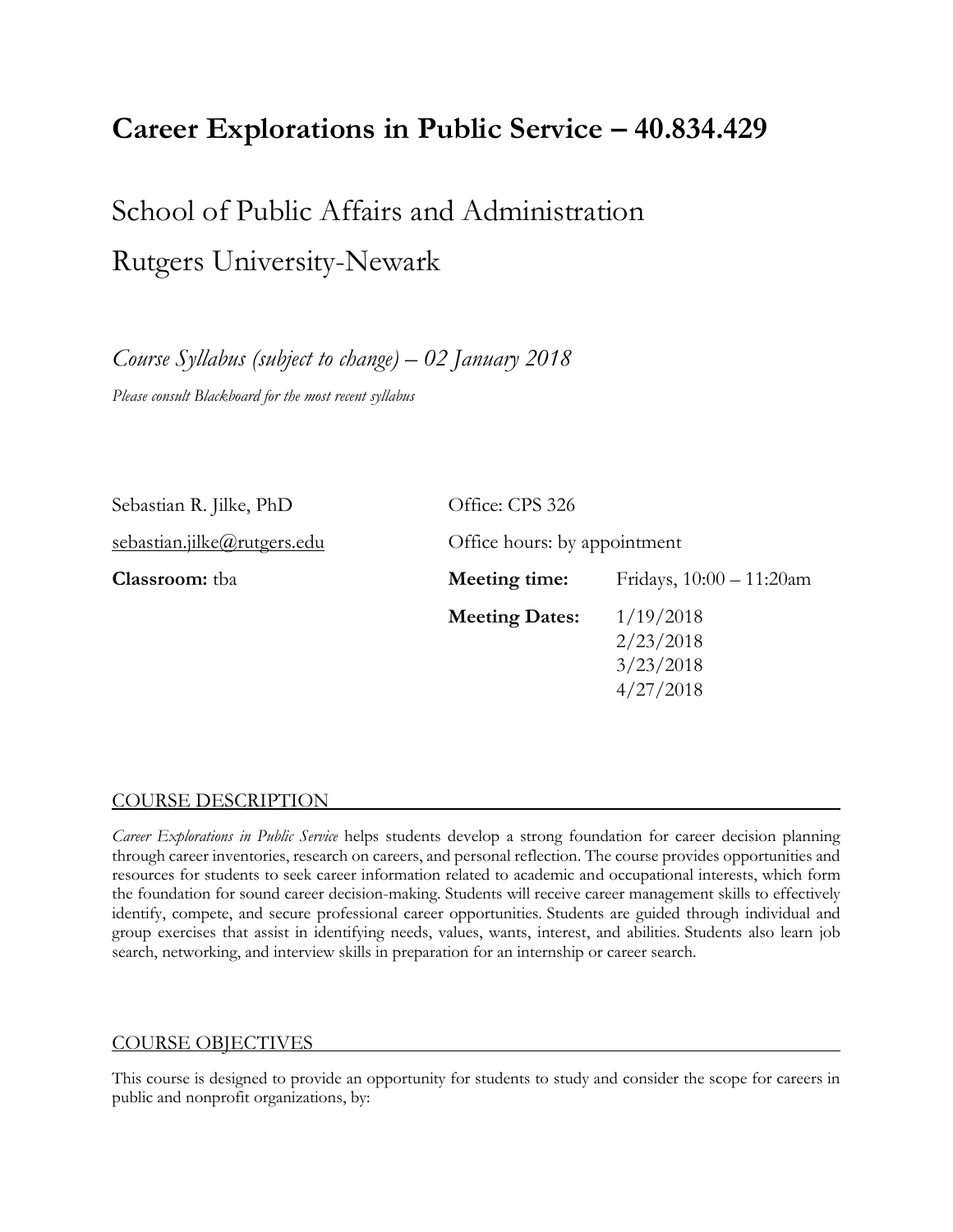- Identifying different occupational subfields, such as applied research, public and nonprofit management, public sector management consulting, and international public service;
- Outlining career paths through exemplars, practitioner experiences, and panel discussions;
- Reviewing online recruiting services, other resources, and professional networking strategies;
- Preparing for employment/internship application processes (organization research, resumes, interviews, etc.).

## REQUIRED TEXTBOOK AND MATERIALS

NONE

#### GRADING POLIY

|            | A 90-100 | B 80-84    | $C = 70-74$ |            |
|------------|----------|------------|-------------|------------|
| $B+ 85-89$ |          | $C+$ 75-79 |             | F Below 70 |

#### COURSE POLICIES

**Attendance** is required.

The **syllabus** serves as a general outline. I reserve the right to deviate from any part of the plan as necessary. Students will be notified of any such modifications.

Except for significant intervening circumstances (e.g., medical emergencies or death in the family), late assignments will be downgraded (10% for the first day, and 5% for every following day), and I will not adjust deadlines for individuals.

If students have a **grade dispute**, they should submit a one-page memo presenting evidence for their case within 10 business days of receipt of the grade. Based on the memo, the original assignment will be reconsidered.

In order to get the most out of the class for everybody, please **turn off your cellphone** – or silence the ringer – during class. Text messaging, emailing, and surfing the web is prohibited during class.

In terms of the **writing style** of your professional memos, you may use either APA or Chicago style, but please be consistent within the document. In-text citations are preferred to footnotes or endnotes. Writing clarity and quality are considered in grading. Please use a standard font such as Arial, Calibri, or Times New Roman. Pages should use 1-inch margins, double-spaced, with 12 point fonts. If you think you need help with your writing, talk to the professor. There are resources on campus to help you. Also feel free to contact SPAA's writing coach, Terry Hall, at thi 135@scarletmail.rutgers.edu.